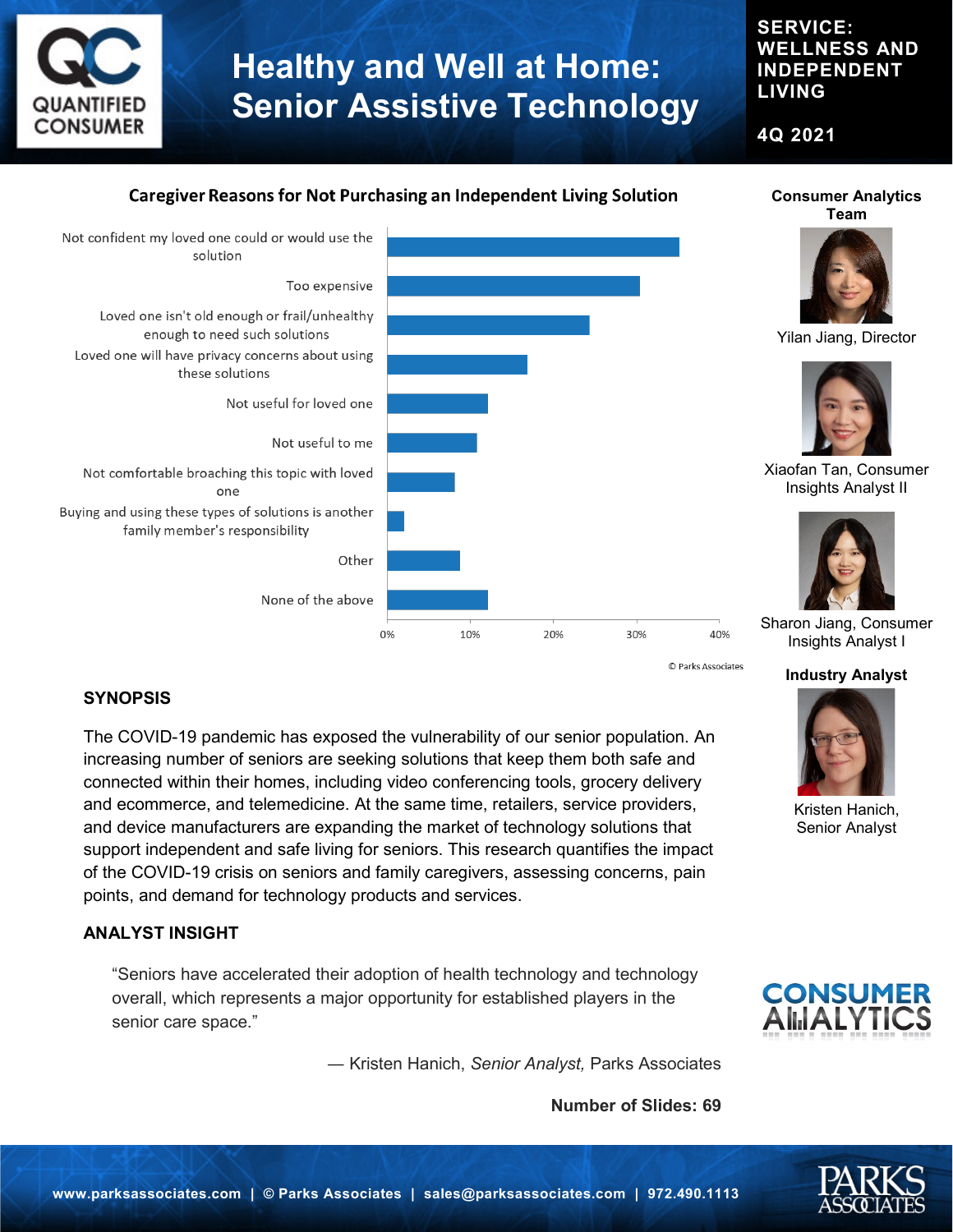

## **SERVICE: WELLNESS AND INDEPENDENT LIVING**

**4Q 2021**

# **CONTENTS**

### **Survey Methodology and Definitions**

**Parks Associates 2021 Respondent April Quotas**

### **Key Terms and Definitions**

#### **Executive Summary**

- Industry Insight
- Intention to Purchase Independent Living Solutions by Degree of Familiarity With Select System
- Technology Adoption by Age Group
- Use of Communications Tools by Age Group
- Telehealth Users by Age Group
- Telehealth Reimbursements
- Likelihood of Moving in the Next 3 Years Among Seniors

### **Family Caregiver Market**

- Market Size of Family Caregivers
- Residence of Loved One
- Loved One's Independence
- Average Age of Loved Ones Attended by **Caregivers**
- Residence Type by Loved One's Independent Level
- Actions Taken on Behalf of Care Recipient Among Family Caregivers
- Family Caregivers' Decisions Related to COVID-19
- Actions Taken By Family Members to Protect Seniors (2020 vs. 2021) By Family **Caregivers**

• Actions Taken By Family Members to Protect Seniors (2020 vs. 2021) By Non-**Caregivers** 

### **Independent Living Solutions**

- Concept Testing: Independent Living **Solutions**
- Independent Living Solutions Tested
- Familiarity with Independent Living **Solutions**
- Purchase Intention of Independent Living **Solutions**
- Independent Living System Purchase Intenders – Any Tested Solution Type
- Most Preferred Independent Living Solution Among Purchase Intenders
- Must-Have Features of PERs/Panic Buttons
- Must-Have Features of Smart Watches
- Must-Have Features of Smart Speakers and Smart Displays
- Must-Have Features of Professionally Installed Home Sensor System
- Willingness to Pay for Professional Monitoring Service by Most Preferred Independent Living Solutions
- Purchase Channel by Most Preferred Independent Living Solutions
- Additional Smart Home Device Purchases
- Reasons for Not Purchasing an Independent Living Solution

### **Independent Seniors' Market**

- Seniors' Preferences for Safe Aging **Solutions**
- Gender Differences in Preference
- Educational Differences in Preference
- Independent Living System Preferred Purchase Channels

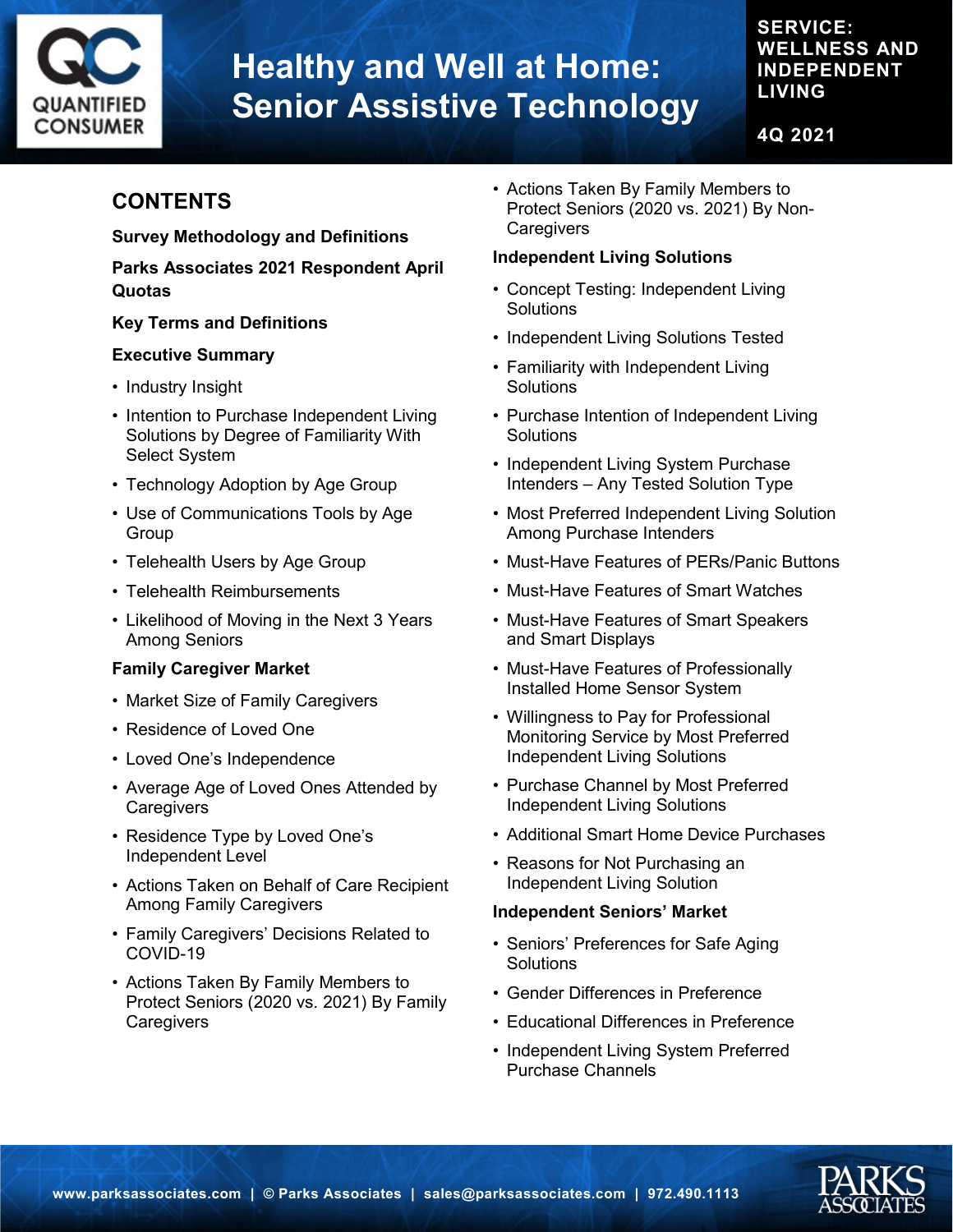

### **SERVICE: WELLNESS AND INDEPENDENT LIVING**

**4Q 2021**

- Educational Differences in Preference
- Age Group Differences in Preference
- Perspective on Independent Living **Solutions**
- PERS Adoption Among Consumers
- PERS & Smart Watch Adoption
- PERS Features
- PERS Form-Factors
- PERS Purchase Channel

#### **Builders' Channel**

- Likelihood of Moving in the Next 3 Years
- Current Home Owner Status
- Current Residence Type
- Future Residence Type by Age
- Future Residence Type by Home Owner **Status**
- Preferences for Next Home by Home Type
- Preferences for Next Home by Age
- Preference for Pre-Installed Features by Next Home Type
- Preference for Pre-installed Features by Age
- Most Appealing Smart Home Scenarios

#### **Telehealth**

- Telehealth Users Among Seniors
- Familiarity with Telehealth and Virtual Visit Services: 2020 vs 2021
- Telehealth Service Channel: 2019 to 2021
- Telehealth Service Channels Among Seniors
- Payment Method of Telehealth Visit
- Remote Diagnostics/RPM Program **Participation**

#### **Senior Technology Adoption Profile**

- Smartphone Adoption
- Smart Speaker and Smart Display Adoption
- Smart Watch Adoption
- Smart Home Device Adoption
- Use of Wi-Fi internet
- Connected Health Device Adoption
- Smart Home Device Ownership
- Pay-TV Service Subscription
- Professional Monitoring Service **Subscription**

#### **Senior Communication Tools**

- Use of Communication Technologies by Seniors
- Use of Leading Communication Apps Among Seniors
- Devices Used for Video Calling
- Most Used PC Operation System Among **Owners**
- Smartphone OS Used Among Owners
- Brand of Tablets Owned Among Owners

#### **Appendix**

- Senior Profile
- Defining Heads of Broadband Households
- Reading Parks Associates Charts